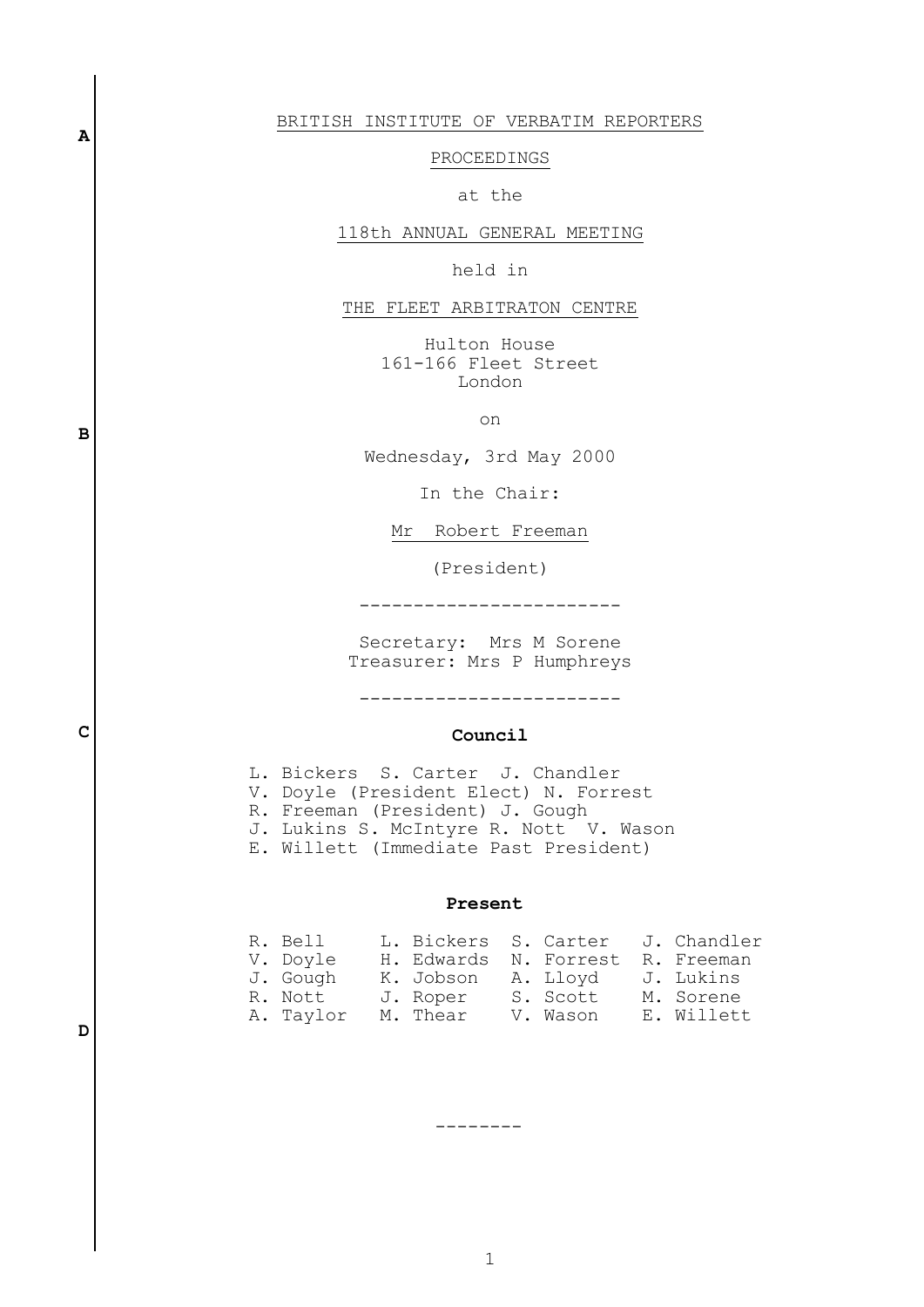# I N D E X

Page

|                           | 3              |
|---------------------------|----------------|
| Minutes of last meeting   | -3             |
| President's Address       | $\overline{4}$ |
| Appointment of Accountant | 11             |
| President-elect           | 12             |
|                           | 13             |
| Any other business  13    |                |

**D**

**C**

**A**

**B**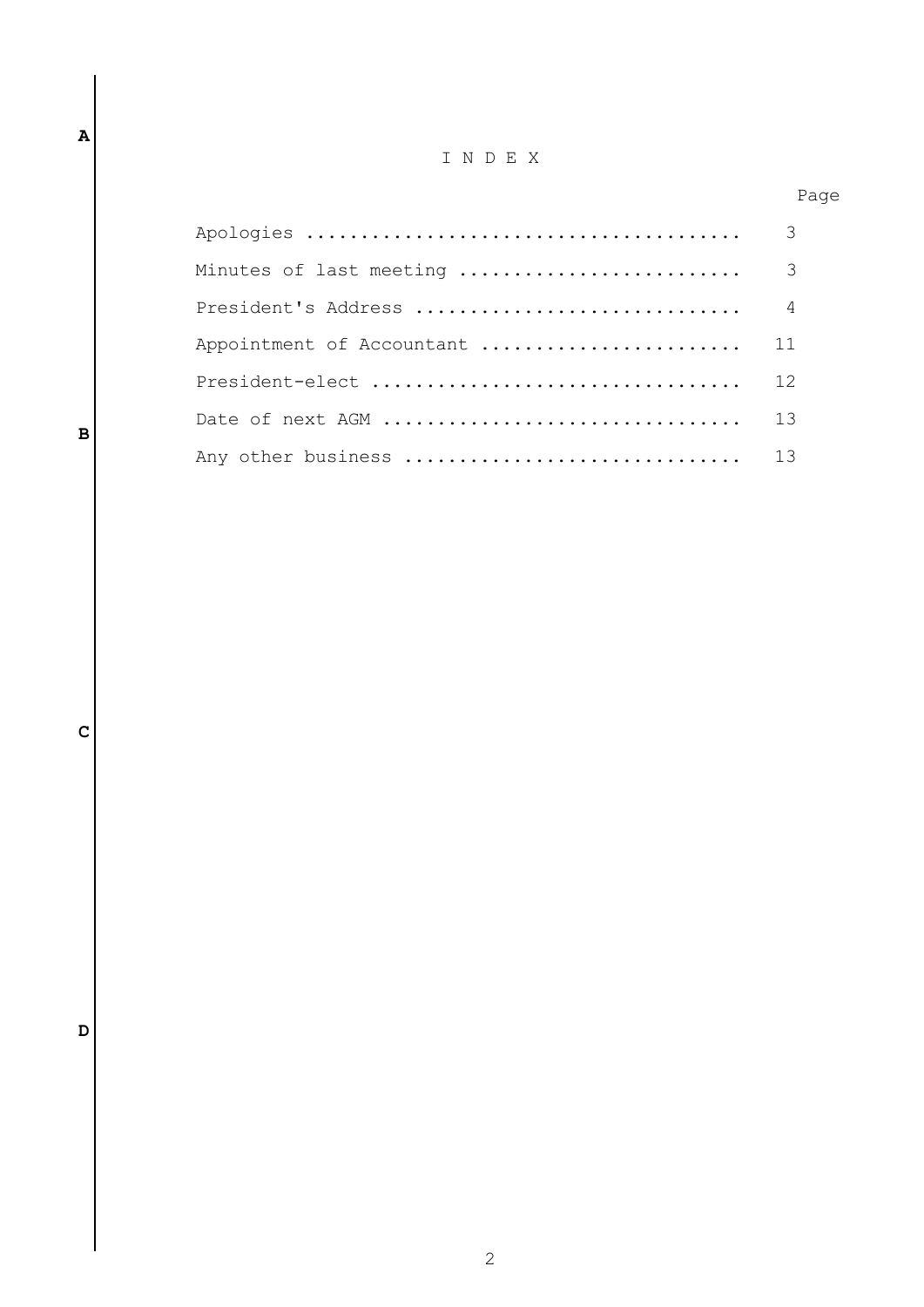THE PRESIDENT: Welcome everybody.

**A**

**B**

**C**

**D**

I hope you do not mind if I remain seated.

As you know, Gillian kindly lets us have the premises here for nothing. We are most grateful to her and I would like to record in the General Meeting -- something we have already done in the Council meeting which preceded it -our thanks to Gillian for her kindness and hospitality in allowing us to hold our meeting here. She tenders her apologies for not being here to greet her old friends and colleagues, but she has to attend a meeting herself this evening.

I will call upon Mary Sorene, our Secretary, to read the notice convening the meeting.

 **(The notice convening the meeting was read)** THE PRESIDENT: The next matter we have to consider is the apologies. Once again, I call upon Mary to read these to you, of which there are a few.

THE SECRETARY: Pauline Humphreys, working; Paul Sanders, holiday; Diana Burden, working; Francis Barrett, working; Laura Harrison, working; Ruth Bronzite, Sandra Khan and Lynn Gifford.

THE PRESIDENT: We now come to the Minutes and corrections and matters arising from the Minutes of the last AGM.

First, corrections. I have been asked to mention two. They are omissions from the typed report of people present at last year's meeting. They are Diane Muller and Anne Mills. Are there any other corrections? **(No response)** Thank you.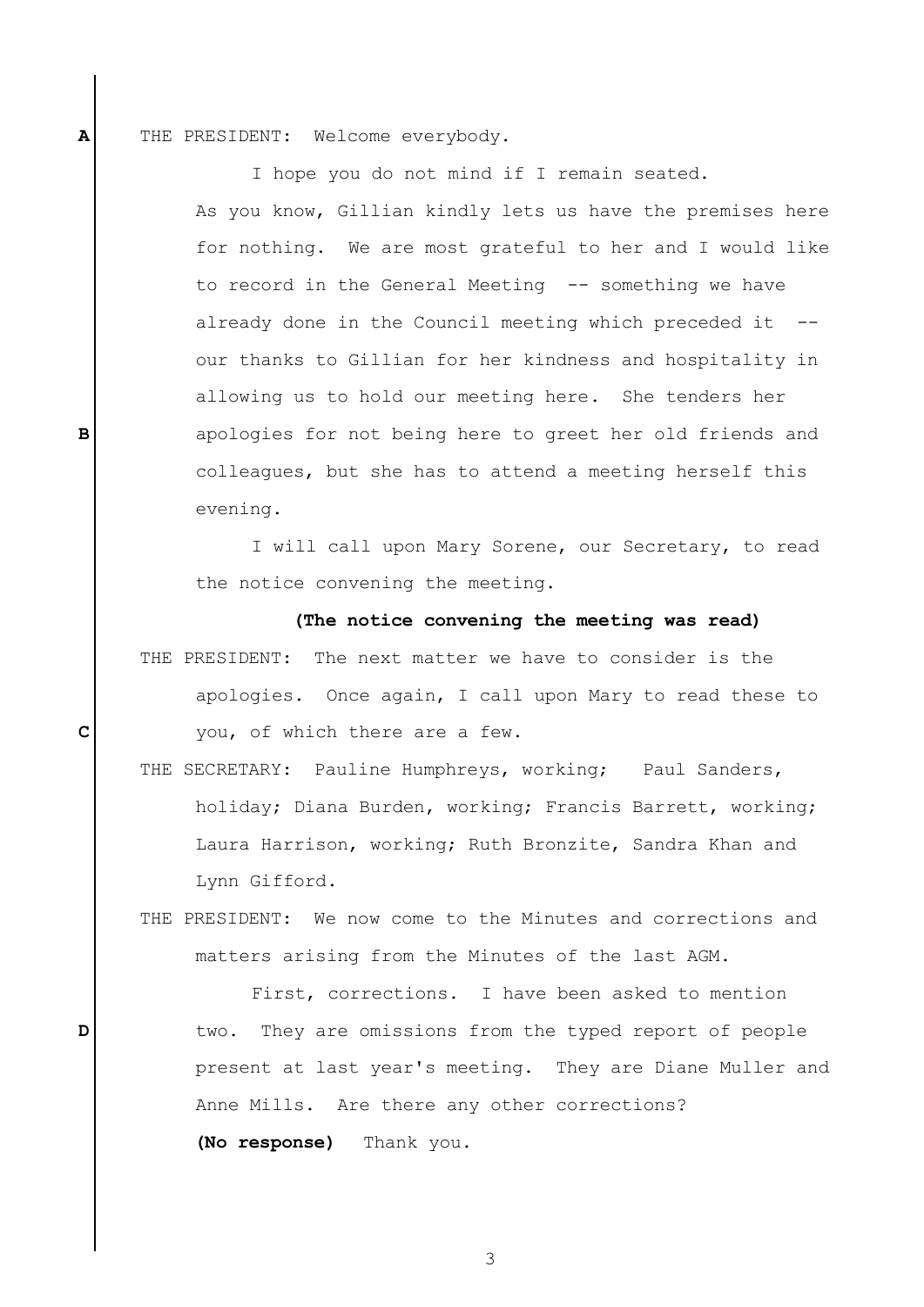Are there any matters arising? **(No response)** Thank you.

May I have your agreement that the Minutes as recorded are correct and may be signed by our last year's President?

#### **(Agreed)**

**A**

**B**

**C**

**D**

## **(The Minutes were signed as a true record)**

It is two years now since I was voted President-Elect and had a whole year to ponder and worry about my year in office.

As to the Presidency, wishing for a quiet year was a quite forlorn hope. As usual, we have become the focus of all that is wrong with the Court Service. However, as I have been at pains to point out in my "President's Letters" during the course of the year, courts are not the only places where our skills are of invaluable use.

More and more avenues for us to market our skills are opening all the time. There is still some work out there for pen writers. You will see Michael Thear taking the note here this evening, but the focal point for the future is firmly on Real Time CAT reporting. Hence our logo "Real Time Beyond 2000".

To this end we are in the final stages of planning our Real Time CAT Seminar weekend. More of that later. It does, however, take a lot of work organising it and we always seem to be side-tracked by the LCD/Court Service and their slingshots thrown in our direction. I shall never understand why shorthand writers are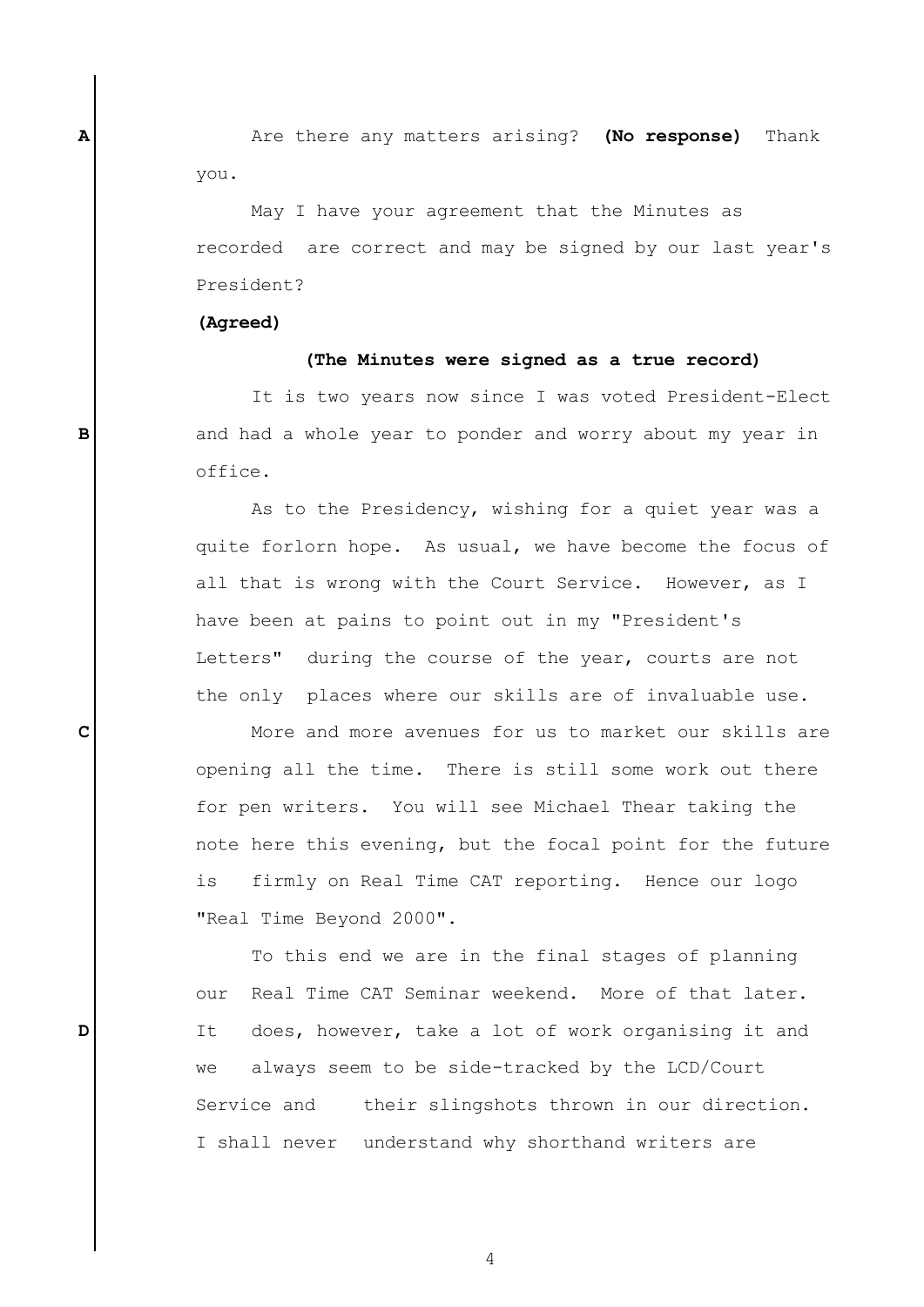treated with such hostility by some court staff.

**A**

**B**

**C**

**D**

Your Council and its sub-committees have met many times during the year to discuss our response to Steven Turnbull and his Consultation Document "Transforming the Crown Court" issued in September 1999 and sent to everyone connected with the Crown Court with the exception, of course, of ourselves!

You may not appreciate it but we have a very effective early warning system. It is called "members of the Institute". As soon as one of **you** became aware of the document, **we** became aware of it. While the member must remain anonymous for security reasons, he or she knows that he or she has our grateful thanks. I am, of course, being deliberately obtuse as to their identity.

Another useful source of information is the Internet, and our newsletters are often filled with what Mary and others have found on the Government websites concerning the court reporting profession. Of course, we like to keep not only the membership but the profession as a whole informed and so a copy of the document was sent not only to every member of the Institute but to the court reporters who sadly do not belong to the Institute; also to the logging personnel at all the Crown Courts throughout England and Wales. In that way all who work in our sphere, namely, "court reporting", know what is going on and have the opportunity to send us their views and, thus, assist us in our response.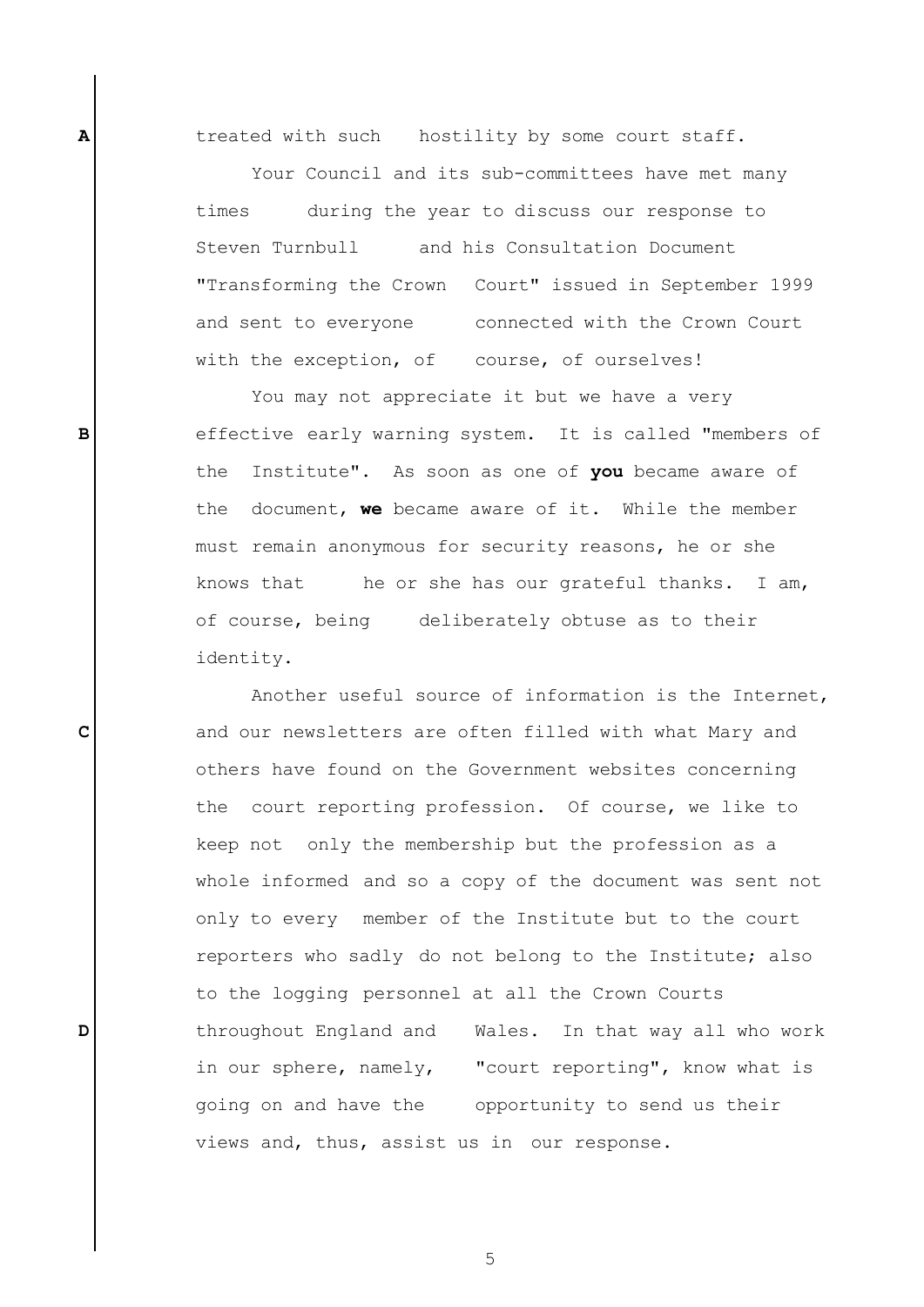And respond we did, pointing out in no uncertain terms the error of their ways and where they were failing in their duty to carry out their legal obligations. This response, and no doubt that of others, had the effect of causing the Court Service to re-think.

**A**

**B**

**C**

**D**

The result has been the Review currently being undertaken by Lord Justice Auld. We were invited by his Lordship to submit our views and any information which would help. Therefore, your Council and the subcommittees met to discuss the submission that we should make to Lord Justice Auld, which went to him at the end of March. I have received my acknowledgement. I now await the call to assist them further! As always, as soon as we know something, so shall you.

The results of the Tape Panel Tender were finally

revealed to successful tenderers at the end of March, and you should all have received that information in the latest Newsletter.

We have arranged to re-institute the CRLC meetings; that is, the Court Reporting Liaison Committee. These are meetings where representatives of your Council meet with members of the Court Service to discuss matters of mutual importance, but mainly matters important to ourselves. However, because of my personal indisposition, the fact that we have constantly been in one tender round or another, which means we are in a sort of purdah, and the fact of the Review currently being undertaken, we have not actually had a meeting as yet. We have it in mind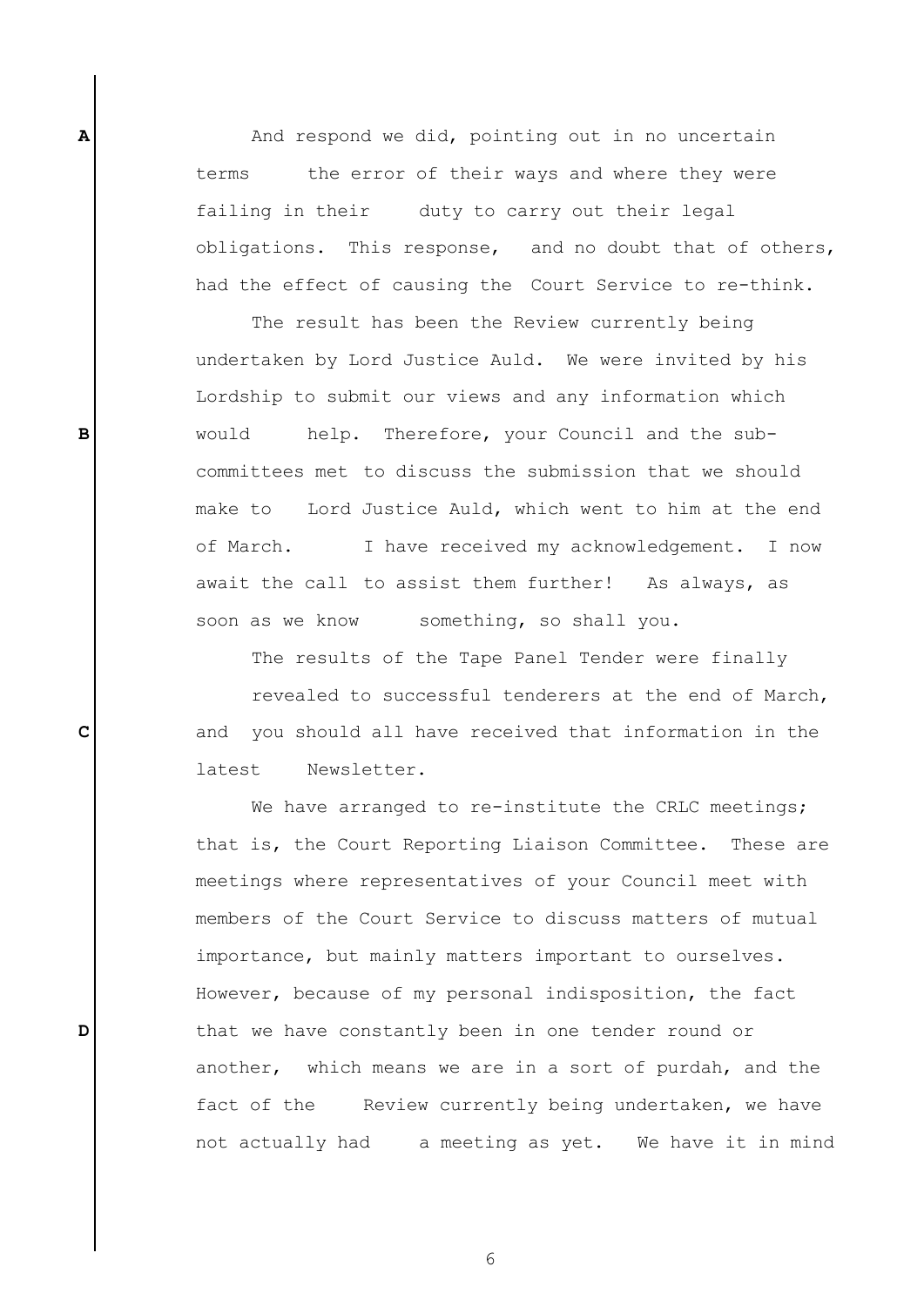and Valerie will no doubt take it on board during the coming year.

**A**

**B**

**C**

**D**

During my year in office we have made a concerted effort to attract members. I am pleased to report that we have been successful in tempting many lapsed members back into the fold and several new people have applied to take their Associate and/or Membership examinations.

That brings me to the vexed question of not actually having sufficient Fellows and/or Members to conduct our examinations. As well as looking into the feasibility of conducting examinations in other ways than by a 45-minute practical examination -- we are actively looking into that -- we do need those of you who are Associates to up-grade to full Membership and those already at Membership level to up-grade to Fellowship. It is in that way that we shall have continuity. We are not an Institute of Associates; or to put it another way, the Institute of Provisionally Accredited Court Reporters. We are the (British) Institute of Verbatim Reporters -- par excellence! To plagiarise from the seemingly successful advertising of one firm of court reporters, not too far from this building, one might say **we are the leading** (British) Institute of Verbatim Reporters in the United Kingdom. As we are the only real Institute of Verbatim Reporters, it is axiomatic that we are the leading one!

Belonging to this Institute, as a full Member or Fellow, will not only help you by increasing your personal status (and in some instances you may be paid a higher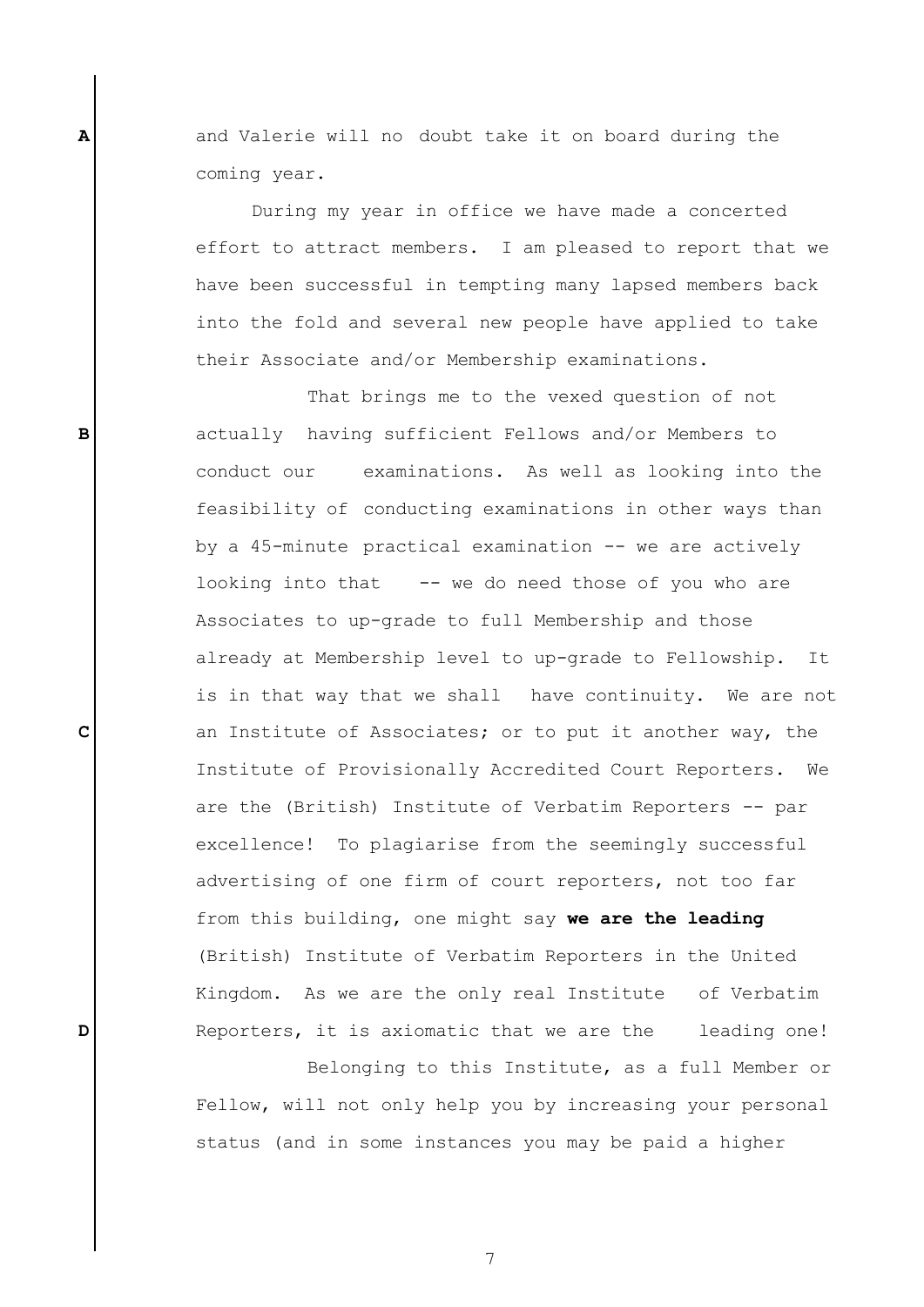fee), but you could then supervise a new Associate's test; you could vote at the next AGM; you could join the Council -- please join the Council! -- and you could, in but a few short years, become the President!

**A**

**B**

**C**

**D**

I did it. I took my Membership examination more years ago now than I care to admit or remember. I also took a "conversion" examination from pen to machine, with great difficulty. I came on to the Council in the distant past of the last century! Then I became President. If I did it, so can you.

I am not so much talking to those present, because I know that most of the stalwarts who are here and attend the AGM are full Members or Fellows, although we do get one or two student members attending, but all are welcome. I am talking to the masses out there who will be reading this address with their morning coffee or evening tea. Do not be a scaredy-cat -- be a full Member CAT.

To further plagiarise -- this time from JFK -- Don't ask what your Institute can do for **you**. Ask what **you** can do for your Institute!

Believe me, there is more to being on the Council than sitting here looking pretty six times a year, which I am totally incapable of doing, but I can assure you, it is worthwhile. If you were not **there**, we would not be **here**.

But, if we were not **here**, you would not be **there**. We would like you to be there for a long time to come, so please help us by encouraging your colleagues to continue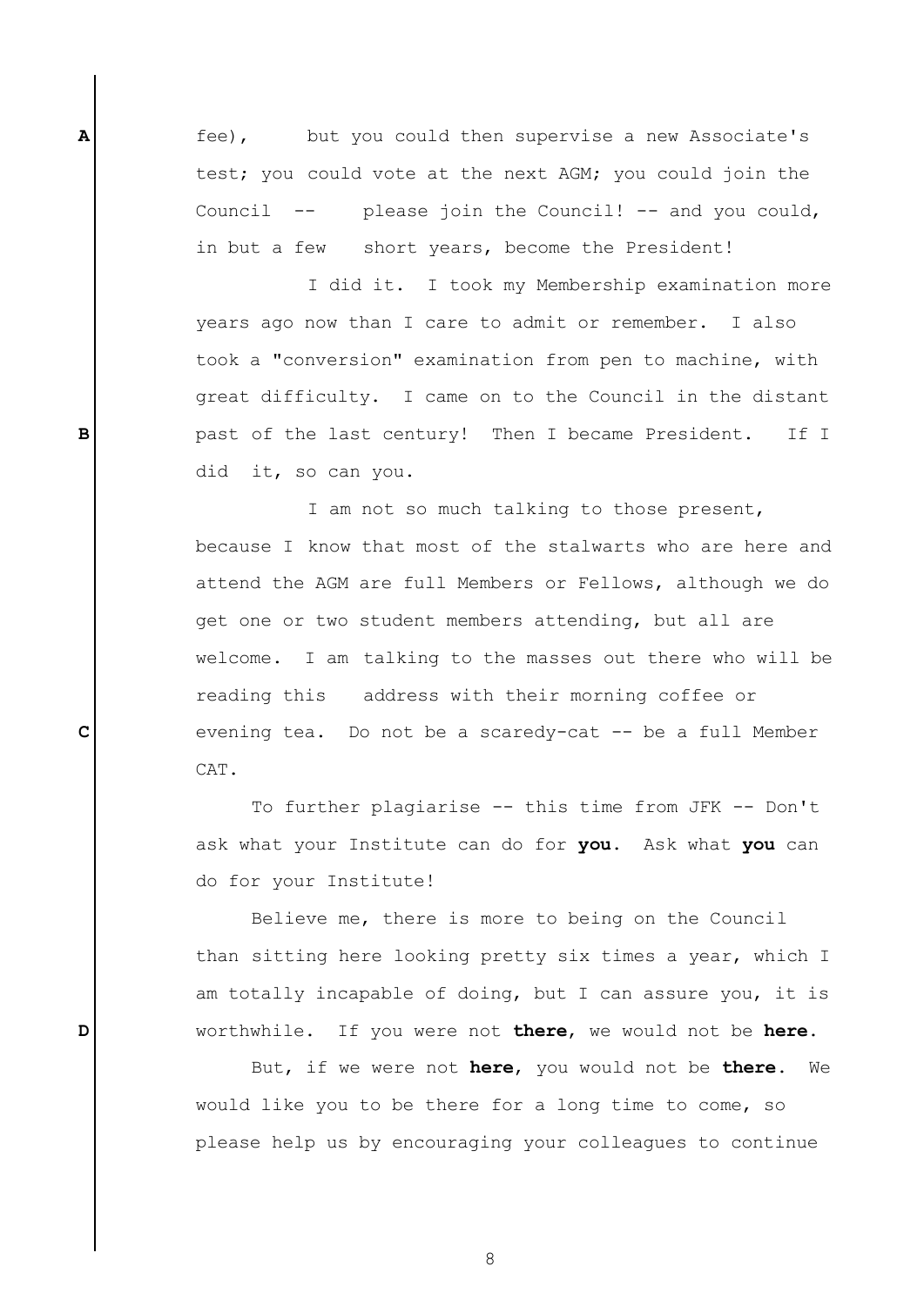their membership, to re-join if they have lapsed, or transfer their membership to the BIVR. Here ends the hectoring session!

**A**

**B**

**C**

**D**

Let me talk to you about our proposed Real Time Seminar weekend. We have been working very hard to get this weekend seminar off the ground. We are very close to finalising it. I am not going to give you all the nitty gritty here. This is just to whet your appetite.

We have made a provisional booking for a weekend at the end of September, from 29th to 1st October, this year, and have an estimate of the cost to each delegate. So far the estimate, and it is only an estimate -- it could possibly be more -- will be in the region of £250 per delegate or member for full board from Friday night to Sunday lunchtime. (I might point out that this is very reasonable indeed for a full-board weekend with seminar thrown in!)

The Institute will, however, subsidise this to the tune of £35 per member-delegate. The balance may have to be found by you -- the attending member-delegate. I emphasise "member"-delegate as we can only subsidise our own membership. Non-members cannot be subsidised by the Institute's membership.

That is all the more reason for those of you reading this, who are eligible to join us, to become members now.

The good news is that we are applying for a Millennium Lottery Grant. If we are successful, then each member- delegate's contribution will be only that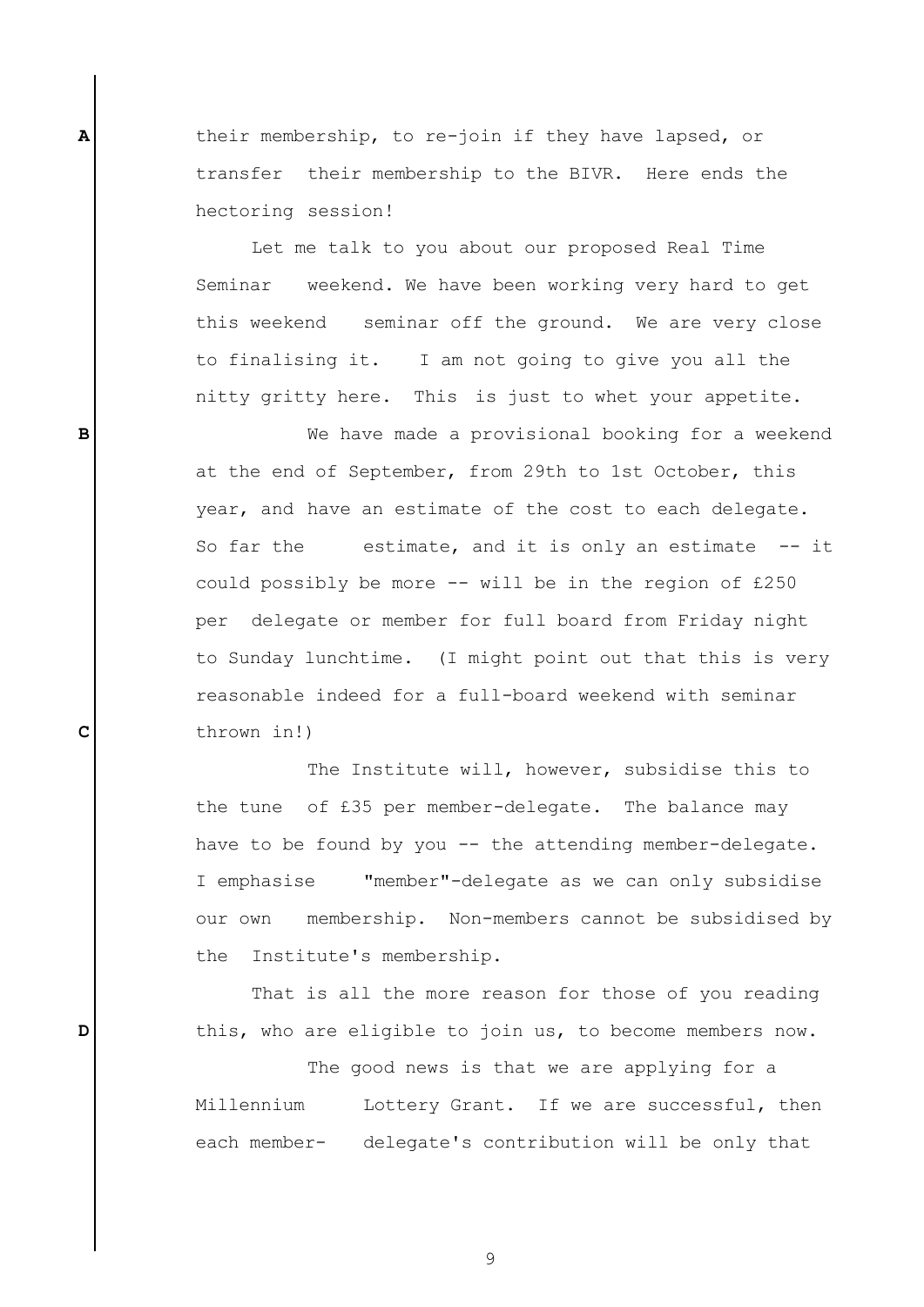"nominal" £35. The Institute will still be paying £35 per delegate-member subsidy, but the Grant would pay for the rest.

**A**

**B**

**C**

**D**

We have considerably more fine-tuning to do to our application, hopefully, to ensure its success.

Please wish us luck in our application as the bad news will be that member-delegates will have to pay the full sum for the weekend, less the Institute's subsidy of £35.

Before I conclude, I must thank Mary, for her hard work in preparing and editing our newsletter to keep people informed of major developments. Mary, like all of us, leads a hectic life earning her crust and we are grateful to her. Please remember to send in items to the editor which you think may be of interest.

She is also our Secretary and does sterling work in that department as well, especially in organising this meeting and the refreshments that follow.

I would like to thank all members of the Council for their support. At this point, I would like to say a special thank you to Karen Jobson and Andrew Howell who, through pressure of other commitments, resigned from the Council during the year. We miss them and their input.

Thanks must go also to our Treasurer/Registrar Pauline Humphreys who, through pressure of work at the House of Lords, cannot be with us this evening.

Lastly, may I thank Michael Thear for taking the minutes this evening. As I said earlier, there is still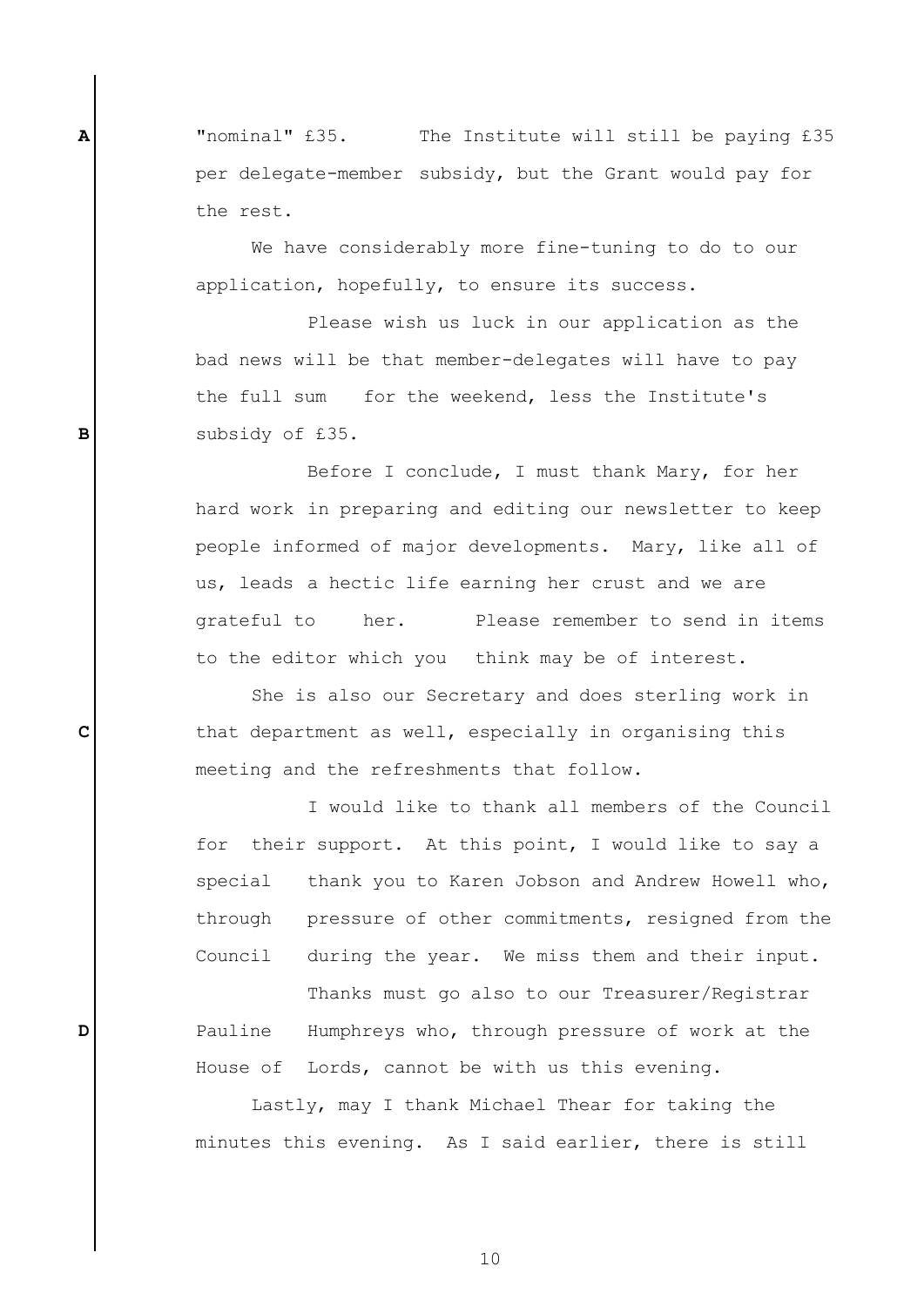work for pen writers. We are all most grateful for you stepping in to assist us.

That is my report. Are there any questions? **(No response)**

**A**

**B**

**C**

**D**

We now move on to the Treasurer's Report.

Pauline Humphreys, as I mentioned earlier, is not here this evening, but the accounts have been prepared and a copy supplied to those of you present.

In a nutshell, the turnover for the year to

31st December 1999 was £4,865. Interest on investments was £1,000. Our administrative expenses for the year were a hefty £7,028. We paid Corporation tax of £203. We therefore have an operating loss of £1,163 over income received, but we have retained profits, again as at

31st December 1999, of £24,744. We have been operating at a loss for the past several years, especially with hiring meeting halls for open meetings and such like. The subsidy for the Seminar weekend will also mean that we operate at a loss; that is to say our expenditure is exceeding our membership income. That is another reason to boost membership numbers.

A copy of the Accounts will be supplied to every member with a copy of the AGM report. If, subsequently, you have any questions to raise on the Accounts, please write to the Treasurer, who will be happy to answer them.

We now have to appoint an accountant for the ensuing year. Mr. Kypri of Woldingham, Surrey, who is a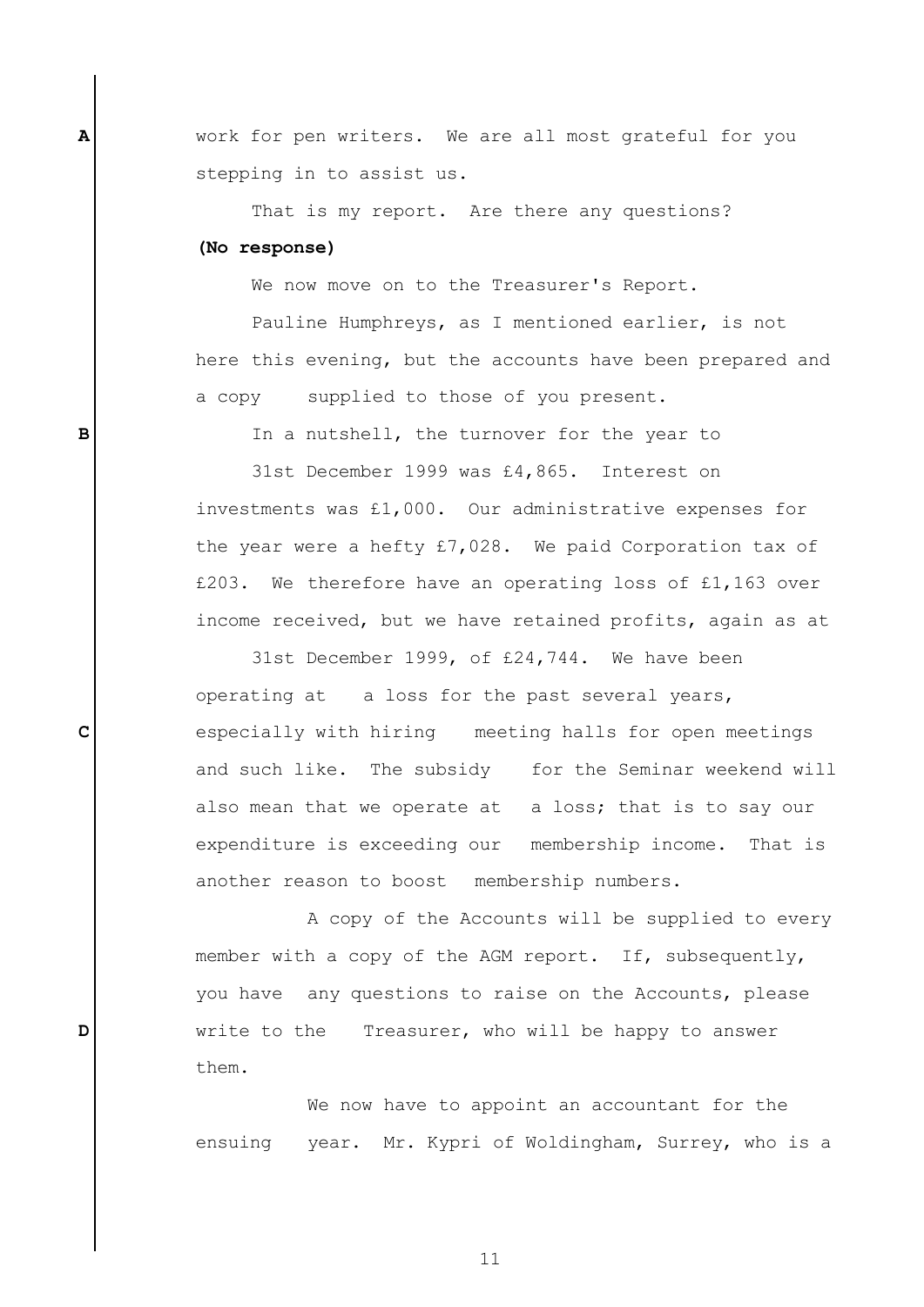Chartered Certified Accountant, has made a splendid job of this year's Accounts. He is very happy to continue to be our accountant, and I have no hesitation in recommending him as such. Could I have a proposer? MS. JACKIE ROPER: I propose.

THE PRESIDENT: Could I have a seconder?

MS. KAREN JOBSON: I second.

**A**

**B**

**C**

**D**

THE PRESIDENT: All those in favour? **(Carried)**

Mr. Kypri is duly elected as our accountant for the ensuing year.

We now move to the election.

Mrs. Lindsay Bickers; myself, Robert Freeman; Miss Robyn Nott, Miss Virginia Wason and Mrs. Elizabeth Willett retire by rotation and being eligible offer themselves for re-election. As no other nominations have been received, no election will be needed and they are, accordingly, all re-elected.

However, at the conclusion of the AGM the term of office of President will expire. Valerie Doyle, having been elected President-Elect at the last AGM, will take over the office of President and it will be necessary for the meeting to elect her successor. Those eligible are -- I will ask them to raise their hands as I mention them:

Lindsay Bickers, Jenny Chandler, Jean Lukins, Susan McIntyre -- she is not here -- Robyn Nott and Virginia Wason.

We need two volunteers to act as tellers.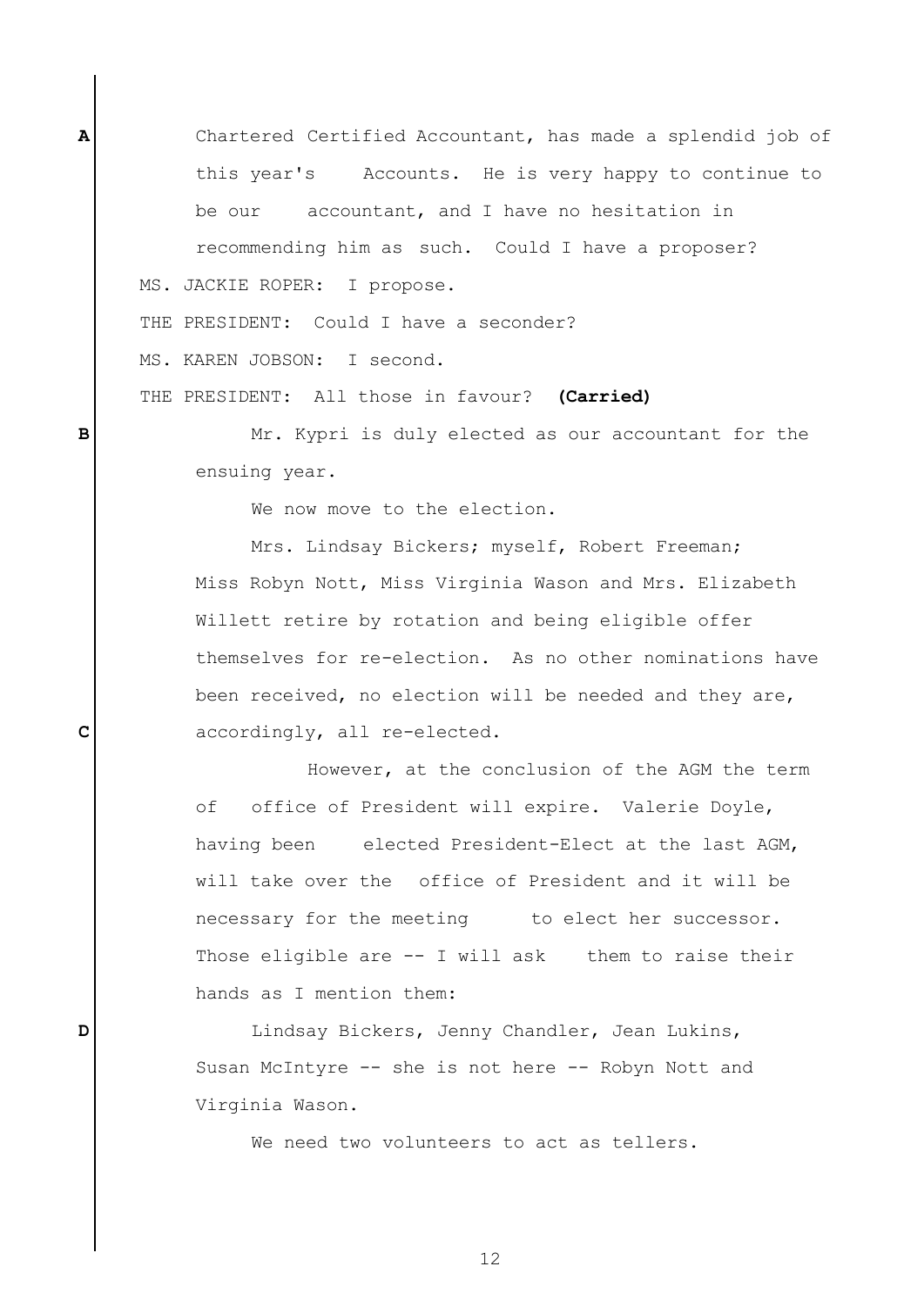I would remind you that only full Members and Fellows are eligible to vote. Mary will hand round ballot papers.

## **(A short break)**

We now have the results of the election and our new president Elect is Virginia Wason. **(Applause)** Congratulations.

I thank the tellers for doing that.

The next item on the list is to appoint a date of the AGM for next year which gather I gather will be Wednesday, 25th April, 2001.

Does anyone have anything that they would like to raise? Anything at all?

MRS. BETTY WILLETT: The President did refer to shorthand writers and how important you are to us. The seminar that the Technology Committee is arranging will have a niche for shorthand writers in that we are going to try and do an awful lot on the Internet about software and things like that. Any of the pen writers who really feel that their skills could be enhanced are most welcome to come along. I have certainly put my name down because I want to surf the Net. Working as I do, on my own, we do not get very much rapport from others to help us learn these things. I certainly want to go along and I hope others of you will join me.

MS. JACKIE ROPER: I would like to point out that of the members present, 50 per cent of us present this evening are pen writers. That is interesting. MRS. LINDSAY BICKERS: I have a note here from Rita Fox, who is

**D**

**A**

**B**

**C**